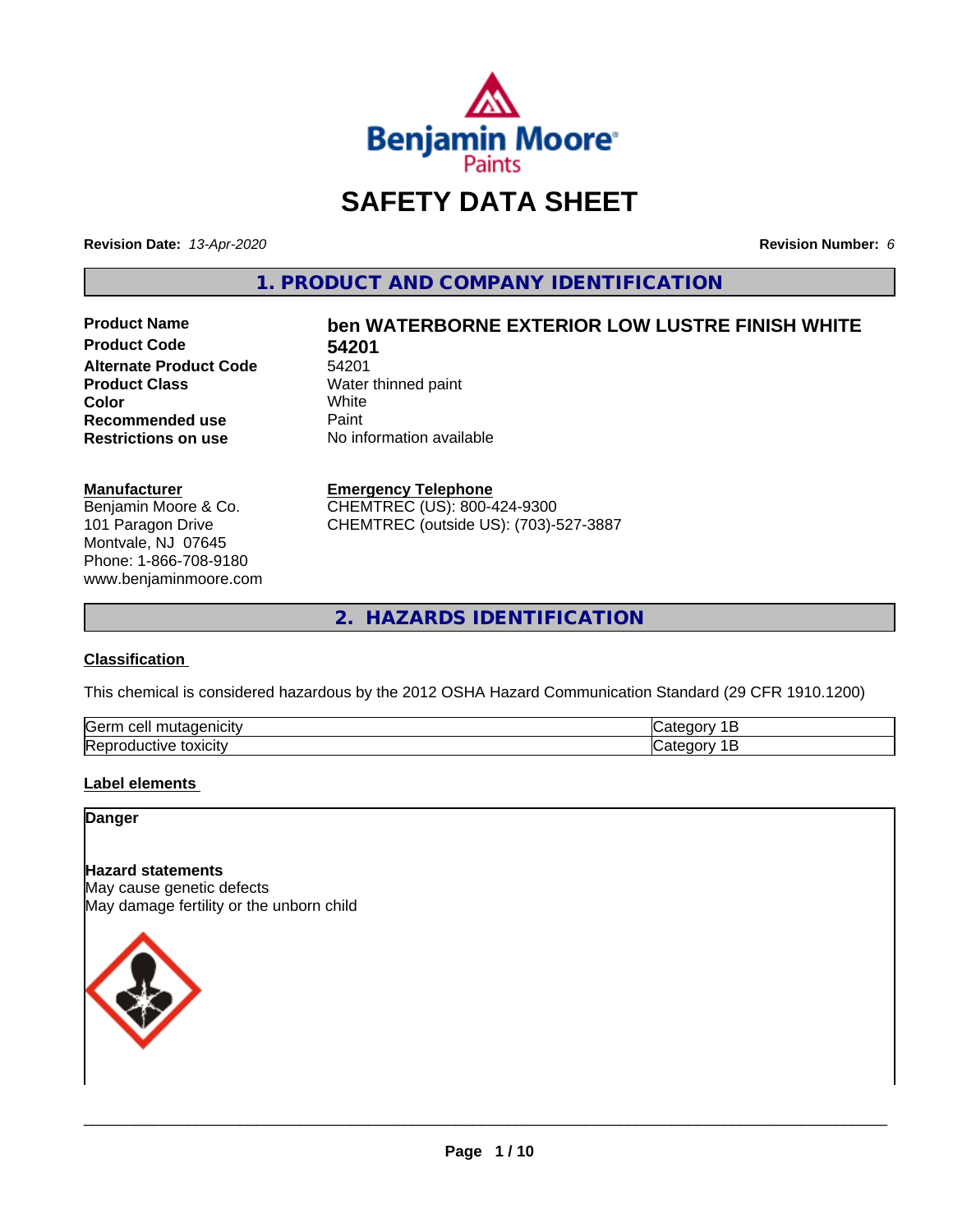#### **Appearance** liquid

**Odor** little or no odor

#### **Precautionary Statements - Prevention**

Obtain special instructions before use Do not handle until all safety precautions have been read and understood Use personal protective equipment as required

#### **Precautionary Statements - Response**

IF exposed or concerned: Get medical advice/attention

## **Precautionary Statements - Storage**

Store locked up

#### **Precautionary Statements - Disposal** Dispose of contents/container to an approved waste disposal plant

#### **Hazards not otherwise classified (HNOC)**

Not applicable

#### **Other information**

No information available

## **3. COMPOSITION INFORMATION ON COMPONENTS**

\_\_\_\_\_\_\_\_\_\_\_\_\_\_\_\_\_\_\_\_\_\_\_\_\_\_\_\_\_\_\_\_\_\_\_\_\_\_\_\_\_\_\_\_\_\_\_\_\_\_\_\_\_\_\_\_\_\_\_\_\_\_\_\_\_\_\_\_\_\_\_\_\_\_\_\_\_\_\_\_\_\_\_\_\_\_\_\_\_\_\_\_\_

| <b>Chemical name</b>                         | CAS No.    | Weight-%    |
|----------------------------------------------|------------|-------------|
| Titanium dioxide                             | 13463-67-7 | $15 - 20$   |
| Nepheline syenite                            | 37244-96-5 | $5 - 10$    |
| Kaolin                                       | 1332-58-7  | - 5         |
| Zinc oxide                                   | 1314-13-2  | - 5         |
| Sodium C14-C16 olefin sulfonate              | 68439-57-6 | $0.1 - 0.5$ |
| Carbamic acid, 1H-benzimidazol-2-yl-, methyl | 10605-21-7 | $0.1 - 0.5$ |
| ester                                        |            |             |

|                                                  | 4. FIRST AID MEASURES                                                                                    |
|--------------------------------------------------|----------------------------------------------------------------------------------------------------------|
| <b>General Advice</b>                            | If symptoms persist, call a physician. Show this safety data sheet to the doctor in<br>attendance.       |
| <b>Eye Contact</b>                               | Rinse thoroughly with plenty of water for at least 15 minutes and consult a<br>physician.                |
| <b>Skin Contact</b>                              | Wash off immediately with soap and plenty of water while removing all<br>contaminated clothes and shoes. |
| <b>Inhalation</b>                                | Move to fresh air. If symptoms persist, call a physician.                                                |
| Ingestion                                        | Clean mouth with water and afterwards drink plenty of water. Consult a physician<br>if necessary.        |
| <b>Most Important</b><br><b>Symptoms/Effects</b> | None known.                                                                                              |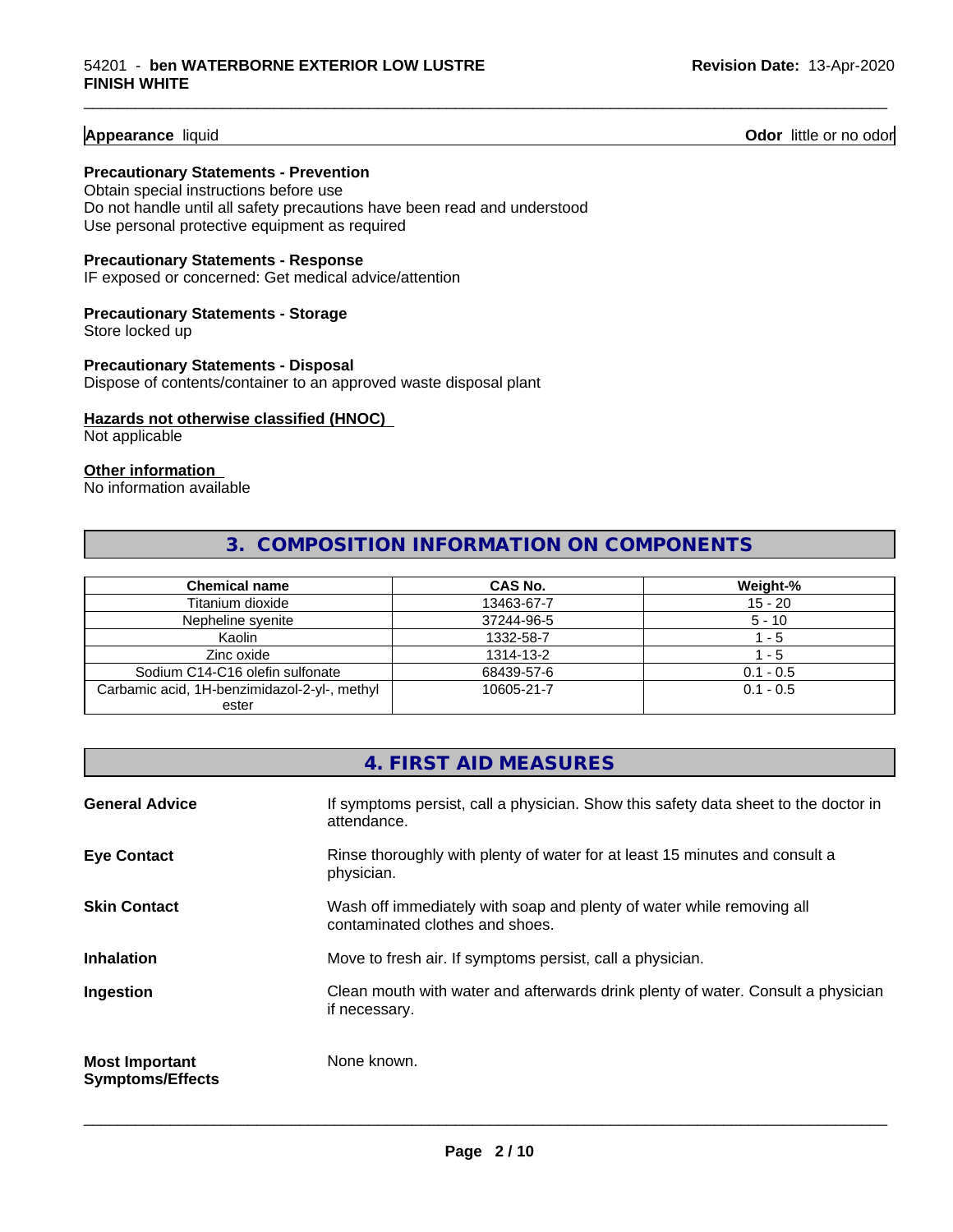|                                                                         | <b>Notes To Physician</b>                                     | Treat symptomatically.                                |                                                    |                                                                                                                 |
|-------------------------------------------------------------------------|---------------------------------------------------------------|-------------------------------------------------------|----------------------------------------------------|-----------------------------------------------------------------------------------------------------------------|
|                                                                         |                                                               | 5. FIRE-FIGHTING MEASURES                             |                                                    |                                                                                                                 |
|                                                                         | <b>Suitable Extinguishing Media</b>                           |                                                       |                                                    | Use extinguishing measures that are appropriate to local<br>circumstances and the surrounding environment.      |
|                                                                         |                                                               | Protective equipment and precautions for firefighters | and full protective gear.                          | As in any fire, wear self-contained breathing apparatus<br>pressure-demand, MSHA/NIOSH (approved or equivalent) |
|                                                                         | <b>Specific Hazards Arising From The Chemical</b>             |                                                       | extreme heat.                                      | Closed containers may rupture if exposed to fire or                                                             |
|                                                                         | <b>Sensitivity to mechanical impact</b>                       |                                                       | No                                                 |                                                                                                                 |
|                                                                         | Sensitivity to static discharge                               |                                                       | No.                                                |                                                                                                                 |
| <b>Flash Point Data</b><br><b>Method</b>                                | Flash point (°F)<br>Flash Point (°C)                          |                                                       | Not applicable<br>Not applicable<br>Not applicable |                                                                                                                 |
|                                                                         | <b>Flammability Limits In Air</b>                             |                                                       |                                                    |                                                                                                                 |
|                                                                         | Lower flammability limit:<br><b>Upper flammability limit:</b> |                                                       | Not applicable<br>Not applicable                   |                                                                                                                 |
| <b>NFPA</b>                                                             | Health: 2                                                     | Flammability: 0                                       | <b>Instability: 0</b>                              | <b>Special: Not Applicable</b>                                                                                  |
| <b>NFPA Legend</b><br>0 - Not Hazardous<br>1 - Slightly<br>2 - Moderate |                                                               |                                                       |                                                    |                                                                                                                 |

\_\_\_\_\_\_\_\_\_\_\_\_\_\_\_\_\_\_\_\_\_\_\_\_\_\_\_\_\_\_\_\_\_\_\_\_\_\_\_\_\_\_\_\_\_\_\_\_\_\_\_\_\_\_\_\_\_\_\_\_\_\_\_\_\_\_\_\_\_\_\_\_\_\_\_\_\_\_\_\_\_\_\_\_\_\_\_\_\_\_\_\_\_

- 3 High
- 4 Severe

*The ratings assigned are only suggested ratings, the contractor/employer has ultimate responsibilities for NFPA ratings where this system is used.*

*Additional information regarding the NFPA rating system is available from the National Fire Protection Agency (NFPA) at www.nfpa.org.*

## **6. ACCIDENTAL RELEASE MEASURES**

| <b>Personal Precautions</b>      | Avoid contact with skin, eyes and clothing. Ensure adequate ventilation.                             |
|----------------------------------|------------------------------------------------------------------------------------------------------|
| <b>Other Information</b>         | Prevent further leakage or spillage if safe to do so.                                                |
| <b>Environmental precautions</b> | See Section 12 for additional Ecological Information.                                                |
| <b>Methods for Cleaning Up</b>   | Soak up with inert absorbent material. Sweep up and shovel into suitable<br>containers for disposal. |

**7. HANDLING AND STORAGE**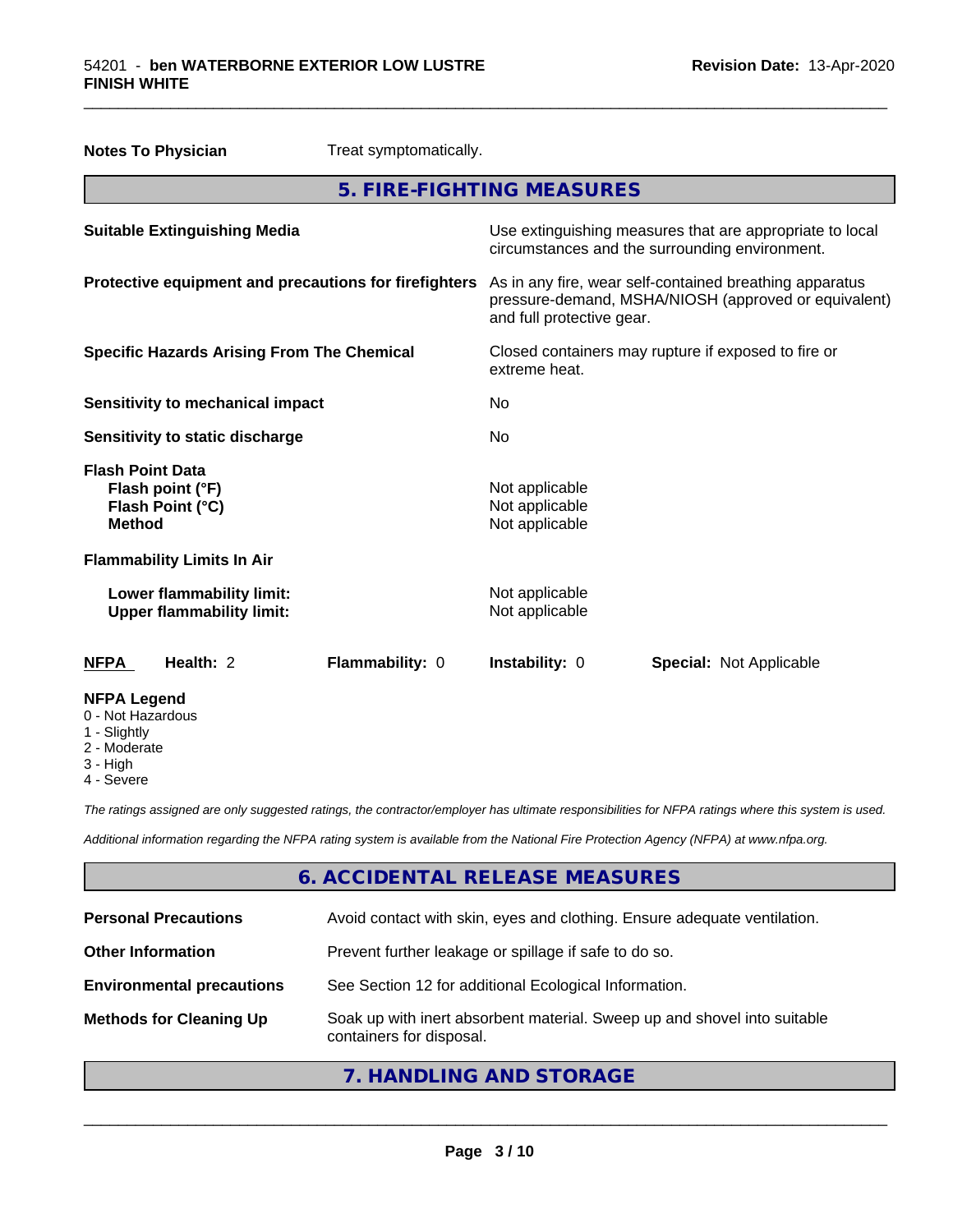| <b>Handling</b>               | Avoid contact with skin, eyes and clothing. Avoid breathing vapors, spray mists or<br>sanding dust. In case of insufficient ventilation, wear suitable respiratory<br>equipment. |
|-------------------------------|----------------------------------------------------------------------------------------------------------------------------------------------------------------------------------|
| <b>Storage</b>                | Keep container tightly closed. Keep out of the reach of children.                                                                                                                |
| <b>Incompatible Materials</b> | No information available                                                                                                                                                         |

\_\_\_\_\_\_\_\_\_\_\_\_\_\_\_\_\_\_\_\_\_\_\_\_\_\_\_\_\_\_\_\_\_\_\_\_\_\_\_\_\_\_\_\_\_\_\_\_\_\_\_\_\_\_\_\_\_\_\_\_\_\_\_\_\_\_\_\_\_\_\_\_\_\_\_\_\_\_\_\_\_\_\_\_\_\_\_\_\_\_\_\_\_

## **8. EXPOSURE CONTROLS/PERSONAL PROTECTION**

#### **Exposure Limits**

| <b>Chemical name</b> | <b>ACGIH TLV</b>                                  | <b>OSHA PEL</b>            |
|----------------------|---------------------------------------------------|----------------------------|
| Titanium dioxide     | TWA: $10 \text{ mg/m}^3$                          | 15 mg/m $3$ - TWA          |
| Kaolin               | TWA: $2 \text{ mg/m}^3$ particulate matter        | 15 mg/m <sup>3</sup> - TWA |
|                      | containing no asbestos and <1%                    | $5 \text{ mg/m}^3$ - TWA   |
|                      | crystalline silica, respirable particulate        |                            |
|                      | matter                                            |                            |
| Zinc oxide           | STEL: 10 mg/m <sup>3</sup> respirable particulate | 5 mg/m <sup>3</sup> - TWA  |
|                      | matter                                            | 15 mg/m $3$ - TWA          |
|                      | TWA: 2 mg/m <sup>3</sup> respirable particulate   |                            |
|                      | matter                                            |                            |

#### **Legend**

ACGIH - American Conference of Governmental Industrial Hygienists Exposure Limits OSHA - Occupational Safety & Health Administration Exposure Limits N/E - Not Established

| <b>Engineering Measures</b>          | Ensure adequate ventilation, especially in confined areas.                                                                                                                                                                                                                                                                                                          |
|--------------------------------------|---------------------------------------------------------------------------------------------------------------------------------------------------------------------------------------------------------------------------------------------------------------------------------------------------------------------------------------------------------------------|
| <b>Personal Protective Equipment</b> |                                                                                                                                                                                                                                                                                                                                                                     |
| <b>Eye/Face Protection</b>           | Safety glasses with side-shields.                                                                                                                                                                                                                                                                                                                                   |
| <b>Skin Protection</b>               | Protective gloves and impervious clothing.                                                                                                                                                                                                                                                                                                                          |
| <b>Respiratory Protection</b>        | Use only with adequate ventilation. In operations where exposure limits are<br>exceeded, use a NIOSH approved respirator that has been selected by a<br>technically qualified person for the specific work conditions. When spraying the<br>product or applying in confined areas, wear a NIOSH approved respirator<br>specified for paint spray or organic vapors. |
| <b>Hygiene Measures</b>              | Avoid contact with skin, eyes and clothing. Remove and wash contaminated<br>clothing before re-use. Wash thoroughly after handling.                                                                                                                                                                                                                                 |

### **9. PHYSICAL AND CHEMICAL PROPERTIES**

**Appearance** liquid **Odor**<br> **Odor Threshold**<br> **Odor Threshold**<br> **Odor Threshold**<br> **Odor Threshold Density (Ibs/gal)** 10.5 - 10.9<br> **Specific Gravity** 1.25 - 1.31 **Specific Gravity** 

No information available<br>10.5 - 10.9 **pH** No information available **Viscosity (cps)** No information available **Solubility(ies)** No information available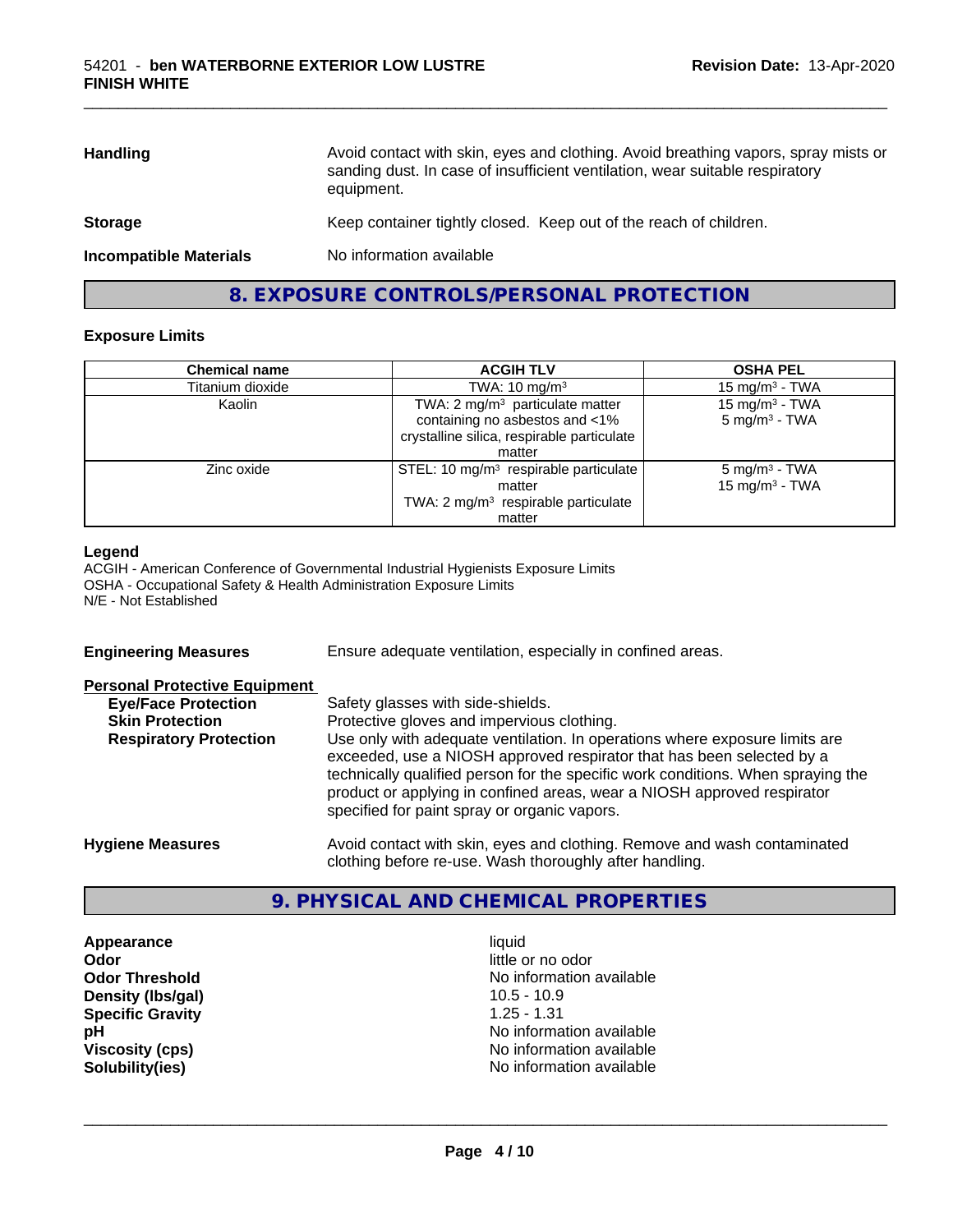**Water solubility**<br> **Evaporation Rate**<br> **Evaporation Rate**<br> **Evaporation Rate Evaporation Rate Evaporation Rate** No information available<br> **Vapor pressure** No information available **Vapor density**<br> **We Solids**<br>
We Solids
2019<br>
We Note that the Solid A0 - 50 **Wt. % Solids** 40 - 50<br> **Vol. % Solids** 30 - 40 **Vol. % Solids Wt. % Volatiles** 50 - 60 **Vol. % Volatiles** 60 - 70 **VOC Regulatory Limit (g/L)** < 50 **Boiling Point (°F)** 212 **Boiling Point (°C)** 100 **Freezing point (°F)** 32 **Freezing Point (°C)** 0<br> **Flash point (°F)** 0<br>
Not applicable **Flash point (°F)** Not applicable **Flash Point (°C) Method**<br> **Flammability (solid, gas)**<br> **Example 2018** Not applicable **Flammability** (solid, gas) **Upper flammability limit:** Not applicable **Lower flammability limit:**<br> **Autoignition Temperature (°F)** Not applicable Not applicable available **Autoignition Temperature (°F) Autoignition Temperature (°C)** No information available **Decomposition Temperature (°F)** No information available **Decomposition Temperature (°C)** No information available **Partition coefficient** No information available

**No information available** 

\_\_\_\_\_\_\_\_\_\_\_\_\_\_\_\_\_\_\_\_\_\_\_\_\_\_\_\_\_\_\_\_\_\_\_\_\_\_\_\_\_\_\_\_\_\_\_\_\_\_\_\_\_\_\_\_\_\_\_\_\_\_\_\_\_\_\_\_\_\_\_\_\_\_\_\_\_\_\_\_\_\_\_\_\_\_\_\_\_\_\_\_\_

## **10. STABILITY AND REACTIVITY**

| <b>Reactivity</b>                         | Not Applicable                           |
|-------------------------------------------|------------------------------------------|
| <b>Chemical Stability</b>                 | Stable under normal conditions.          |
| <b>Conditions to avoid</b>                | Prevent from freezing.                   |
| <b>Incompatible Materials</b>             | No materials to be especially mentioned. |
| <b>Hazardous Decomposition Products</b>   | None under normal use.                   |
| <b>Possibility of hazardous reactions</b> | None under normal conditions of use.     |

## **11. TOXICOLOGICAL INFORMATION**

#### **Product Information**

#### **Information on likely routes of exposure**

**Principal Routes of Exposure** Eye contact, skin contact and inhalation.

**Acute Toxicity** 

**Product Information** No information available

#### **Symptoms related to the physical,chemical and toxicological characteristics**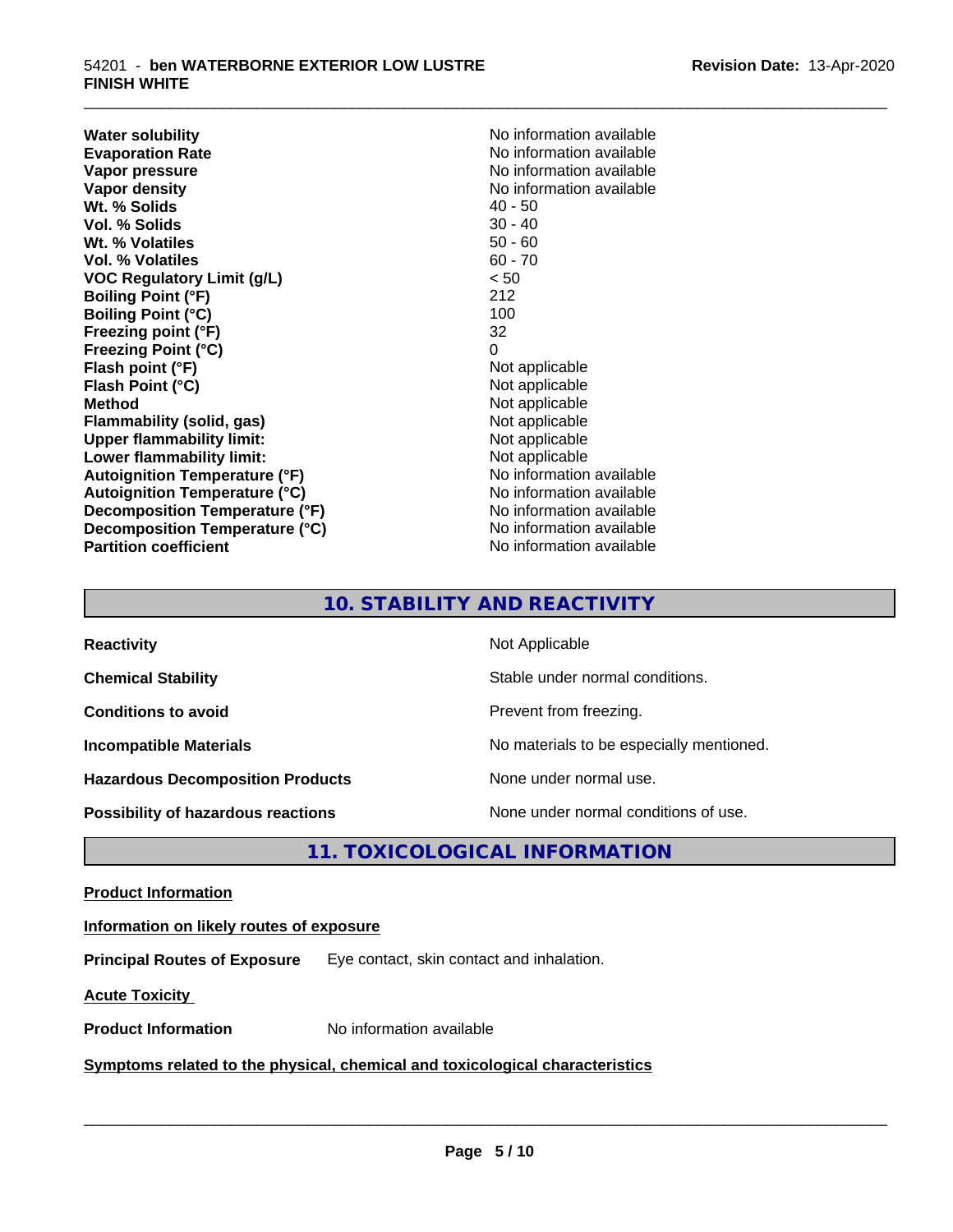| <b>Symptoms</b>               | No information available                                                                                        |
|-------------------------------|-----------------------------------------------------------------------------------------------------------------|
|                               | Delayed and immediate effects as well as chronic effects from short and long-term exposure                      |
| Eye contact                   | May cause slight irritation.                                                                                    |
| <b>Skin contact</b>           | Substance may cause slight skin irritation. Prolonged or repeated contact may dry<br>skin and cause irritation. |
| <b>Inhalation</b>             | May cause irritation of respiratory tract.                                                                      |
| Ingestion                     | Ingestion may cause gastrointestinal irritation, nausea, vomiting and diarrhea.                                 |
| <b>Sensitization</b>          | No information available                                                                                        |
| <b>Neurological Effects</b>   | No information available.                                                                                       |
| <b>Mutagenic Effects</b>      | Suspected of causing genetic defects.                                                                           |
| <b>Reproductive Effects</b>   | May damage fertility or the unborn child.                                                                       |
| <b>Developmental Effects</b>  | No information available.                                                                                       |
| <b>Target organ effects</b>   | No information available.                                                                                       |
| <b>STOT - single exposure</b> | No information available.                                                                                       |
| STOT - repeated exposure      | No information available.                                                                                       |
| Other adverse effects         | No information available.                                                                                       |
| <b>Aspiration Hazard</b>      | No information available                                                                                        |

**Numerical measures of toxicity**

#### **The following values are calculated based on chapter 3.1 of the GHS document**

#### **ATEmix (oral)** 47498 mg/kg

#### **Component Information**

| Chemical name                                                       | Oral LD50                                    | Dermal LD50                                                    | Inhalation LC50 |
|---------------------------------------------------------------------|----------------------------------------------|----------------------------------------------------------------|-----------------|
| Titanium dioxide<br>13463-67-7                                      | $>$ 10000 mg/kg (Rat)                        |                                                                |                 |
| Kaolin<br>1332-58-7                                                 | $>$ 5000 mg/kg (Rat)                         | $>$ 5000 mg/kg (Rat)                                           |                 |
| Zinc oxide<br>1314-13-2                                             | $>$ 5000 mg/kg (Rat)                         |                                                                |                 |
| Sodium C14-C16 olefin sulfonate<br>68439-57-6                       | $= 2220$ mg/kg (Rat)                         | $> 740$ mg/kg (Rabbit)                                         |                 |
| Carbamic acid,<br>1H-benzimidazol-2-yl-, methyl ester<br>10605-21-7 | $>$ 5050 mg/kg (Rat)<br>$= 6400$ mg/kg (Rat) | 10000 mg/kg (Rabbit) = $2$ g/kg<br>$Rat$ = 8500 mg/kg (Rabbit) |                 |

#### **Chronic Toxicity**

#### **Carcinogenicity**

*The information below indicateswhether each agency has listed any ingredient as a carcinogen:.*

| <b>Chemical name</b>       | <b>IARC</b>                  | NTP | ດເ⊔∧<br>∪אח |
|----------------------------|------------------------------|-----|-------------|
|                            | .<br>2B<br>Possible<br>Human |     | Listed      |
| .<br>. dioxide<br>ïtanium. | Carcinogen                   |     |             |

• Although IARC has classified titanium dioxide as possibly carcinogenic to humans (2B), their summary concludes: "No significant exposure to titanium dioxide is thought to occur during the use of products in which titanium dioxide is bound to other materials, such as paint."

#### **Legend**

IARC - International Agency for Research on Cancer NTP - National Toxicity Program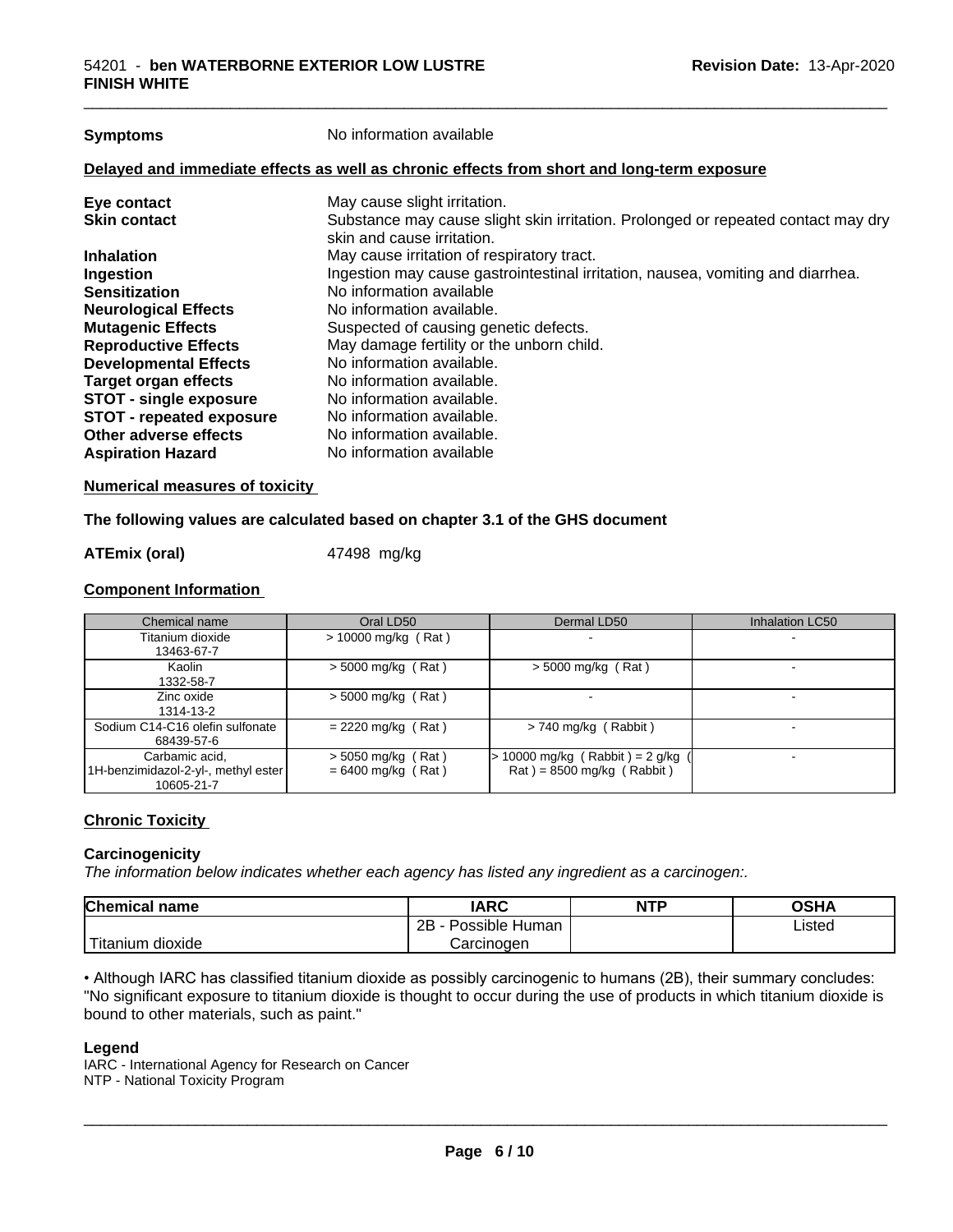OSHA - Occupational Safety & Health Administration

**12. ECOLOGICAL INFORMATION**

\_\_\_\_\_\_\_\_\_\_\_\_\_\_\_\_\_\_\_\_\_\_\_\_\_\_\_\_\_\_\_\_\_\_\_\_\_\_\_\_\_\_\_\_\_\_\_\_\_\_\_\_\_\_\_\_\_\_\_\_\_\_\_\_\_\_\_\_\_\_\_\_\_\_\_\_\_\_\_\_\_\_\_\_\_\_\_\_\_\_\_\_\_

#### **Ecotoxicity Effects**

The environmental impact of this product has not been fully investigated.

#### **Product Information**

## **Acute Toxicity to Fish**

No information available

#### **Acute Toxicity to Aquatic Invertebrates**

No information available

#### **Acute Toxicity to Aquatic Plants**

No information available

#### **Persistence / Degradability**

No information available.

#### **Bioaccumulation**

No information available.

#### **Mobility in Environmental Media**

No information available.

#### **Ozone**

No information available

#### **Component Information**

#### **Acute Toxicity to Fish**

Titanium dioxide  $LC50:$  > 1000 mg/L (Fathead Minnow - 96 hr.) Carbamic acid, 1H-benzimidazol-2-yl-, methyl ester LC50: 1.5 mg/L (Rainbow Trout - 96 hr.)

#### **Acute Toxicity to Aquatic Invertebrates**

Carbamic acid, 1H-benzimidazol-2-yl-, methyl ester LC50: 0.22 mg/L (water flea - 48 hr.)

#### **Acute Toxicity to Aquatic Plants**

No information available

## **13. DISPOSAL CONSIDERATIONS**

**Waste Disposal Method** Dispose of in accordance with federal, state, and local regulations. Local requirements may vary, consult your sanitation department or state-designated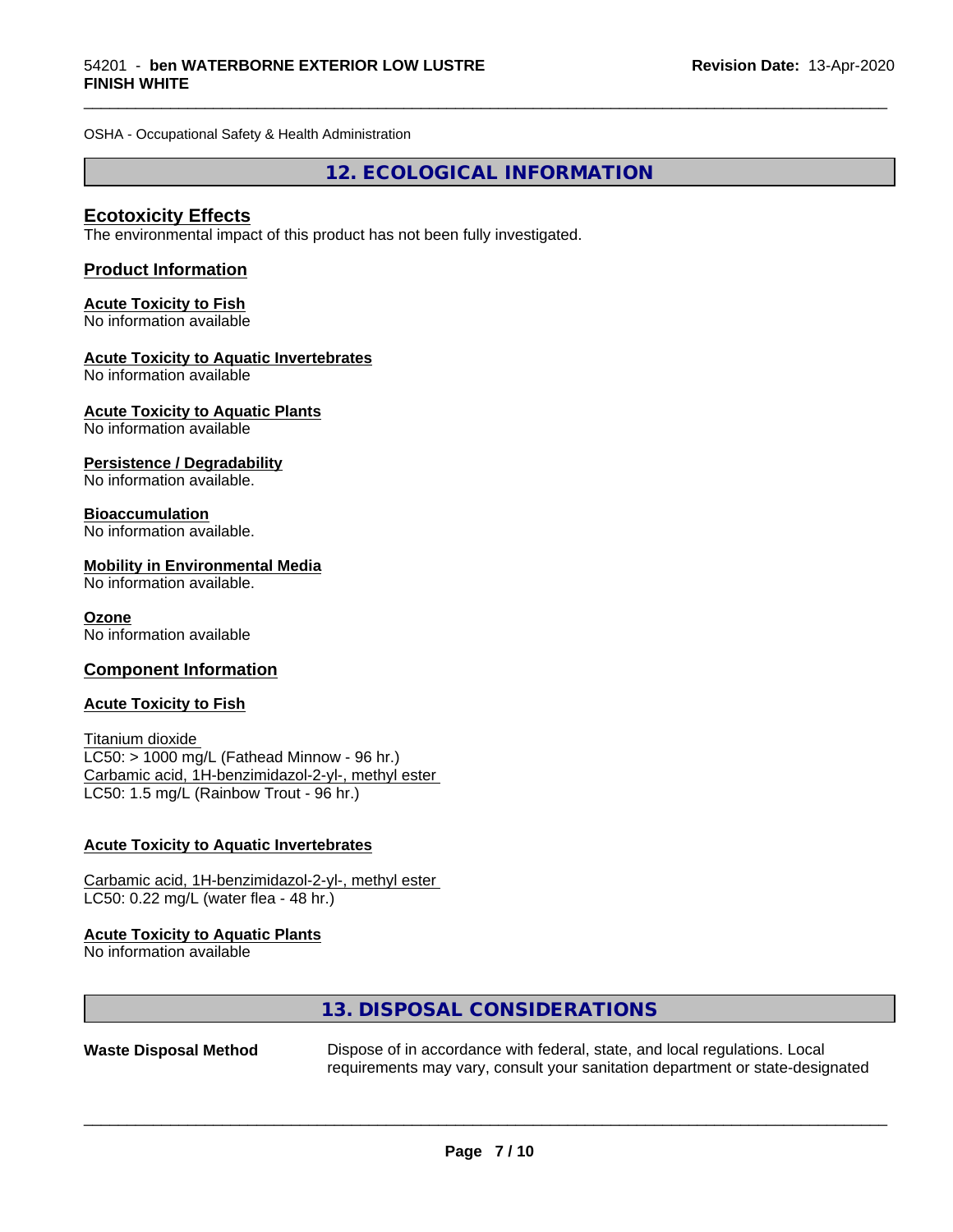environmental protection agency for more disposal options.

\_\_\_\_\_\_\_\_\_\_\_\_\_\_\_\_\_\_\_\_\_\_\_\_\_\_\_\_\_\_\_\_\_\_\_\_\_\_\_\_\_\_\_\_\_\_\_\_\_\_\_\_\_\_\_\_\_\_\_\_\_\_\_\_\_\_\_\_\_\_\_\_\_\_\_\_\_\_\_\_\_\_\_\_\_\_\_\_\_\_\_\_\_

|                                                                                                         | 14. TRANSPORT INFORMATION                                                                |  |  |
|---------------------------------------------------------------------------------------------------------|------------------------------------------------------------------------------------------|--|--|
| <b>DOT</b>                                                                                              | Not regulated                                                                            |  |  |
| <b>ICAO/IATA</b>                                                                                        | Not regulated                                                                            |  |  |
| <b>IMDG / IMO</b>                                                                                       | Not regulated                                                                            |  |  |
|                                                                                                         | <b>15. REGULATORY INFORMATION</b>                                                        |  |  |
| <b>International Inventories</b>                                                                        |                                                                                          |  |  |
| <b>TSCA: United States</b><br><b>DSL: Canada</b>                                                        | Yes - All components are listed or exempt.<br>Yes - All components are listed or exempt. |  |  |
| <b>Federal Regulations</b>                                                                              |                                                                                          |  |  |
| SARA 311/312 hazardous categorization                                                                   |                                                                                          |  |  |
| Acute health hazard<br><b>Chronic Health Hazard</b><br>Fire hazard<br>Sudden release of pressure hazard | <b>No</b><br>Yes<br>No.<br>No                                                            |  |  |
| <b>Reactive Hazard</b>                                                                                  | No                                                                                       |  |  |

Regulations, Part 372:

| Chemical name | CAS No.   | Weight-% | <b>CERCLA/SARA 313</b>     |
|---------------|-----------|----------|----------------------------|
|               |           |          | (de minimis concentration) |
| Zinc oxide    | 1314-13-2 |          |                            |

#### **Clean Air Act,Section 112 Hazardous Air Pollutants (HAPs) (see 40 CFR 61)**

This product contains the following HAPs:

#### *None*

#### **US State Regulations**

## **California Proposition 65**

**A** WARNING: Cancer and Reproductive Harm– www.P65warnings.ca.gov

## **State Right-to-Know**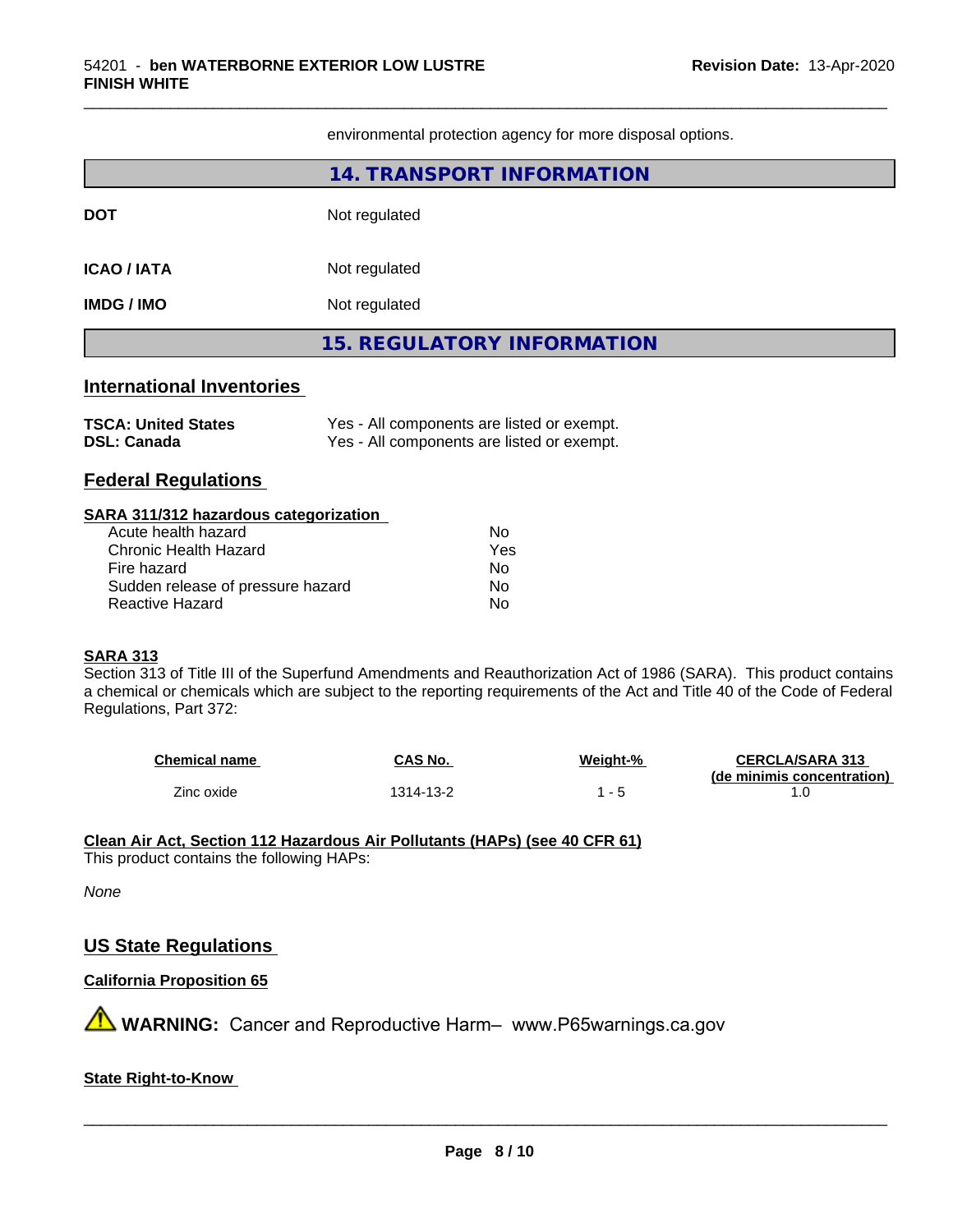| <b>Chemical name</b>                  | <b>Massachusetts</b> | <b>New Jersey</b> | Pennsylvania |
|---------------------------------------|----------------------|-------------------|--------------|
| Titanium dioxide                      |                      |                   |              |
| Kaolin                                |                      |                   |              |
| Zinc oxide                            |                      |                   |              |
| Carbamic acid, 1H-benzimidazol-2-yl-, |                      |                   |              |
| methyl ester                          |                      |                   |              |

#### **Legend**

X - Listed

## **16. OTHER INFORMATION**

| <b>HMIS</b> |  |  |  |  |  |
|-------------|--|--|--|--|--|
|-------------|--|--|--|--|--|

**Health:**  $2^*$  **Flammability:** 0 **Reactivity:** 0 **PPE:** -

\_\_\_\_\_\_\_\_\_\_\_\_\_\_\_\_\_\_\_\_\_\_\_\_\_\_\_\_\_\_\_\_\_\_\_\_\_\_\_\_\_\_\_\_\_\_\_\_\_\_\_\_\_\_\_\_\_\_\_\_\_\_\_\_\_\_\_\_\_\_\_\_\_\_\_\_\_\_\_\_\_\_\_\_\_\_\_\_\_\_\_\_\_

## **HMIS Legend**

- 0 Minimal Hazard
- 1 Slight Hazard
- 2 Moderate Hazard
- 3 Serious Hazard
- 4 Severe Hazard
- \* Chronic Hazard
- X Consult your supervisor or S.O.P. for "Special" handling instructions.

*Note: The PPE rating has intentionally been left blank. Choose appropriate PPE that will protect employees from the hazards the material will present under the actual normal conditions of use.*

*Caution: HMISÒ ratings are based on a 0-4 rating scale, with 0 representing minimal hazards or risks, and 4 representing significant hazards or risks. Although HMISÒ ratings are not required on MSDSs under 29 CFR 1910.1200, the preparer, has chosen to provide them. HMISÒ ratings are to be used only in conjunction with a fully implemented HMISÒ program by workers who have received appropriate HMISÒ training. HMISÒ is a registered trade and service mark of the NPCA. HMISÒ materials may be purchased exclusively from J. J. Keller (800) 327-6868.*

 **WARNING!** If you scrape, sand, or remove old paint, you may release lead dust. LEAD IS TOXIC. EXPOSURE TO LEAD DUST CAN CAUSE SERIOUS ILLNESS, SUCH AS BRAIN DAMAGE, ESPECIALLY IN CHILDREN. PREGNANT WOMEN SHOULD ALSO AVOID EXPOSURE.Wear a NIOSH approved respirator to control lead exposure. Clean up carefully with a HEPA vacuum and a wet mop. Before you start, find out how to protect yourself and your family by contacting the National Lead Information Hotline at 1-800-424-LEAD or log on to www.epa.gov/lead.

| <b>Prepared By</b>                               | <b>Product Stewardship Department</b><br>Benjamin Moore & Co.<br>101 Paragon Drive<br>Montvale, NJ 07645<br>800-225-5554 |  |
|--------------------------------------------------|--------------------------------------------------------------------------------------------------------------------------|--|
| <b>Revision Date:</b><br><b>Revision Summary</b> | 13-Apr-2020<br>Not available                                                                                             |  |

Disclaimer

The information contained herein is presented in good faith and believed to be accurate as of the effective date shown above. This information is furnished without warranty of any kind. Employers should use this information only as a **supplement to other information gathered by them and must make independent determination of suitability and** completeness of information from all sources to assure proper use of these materials and the safety and health of